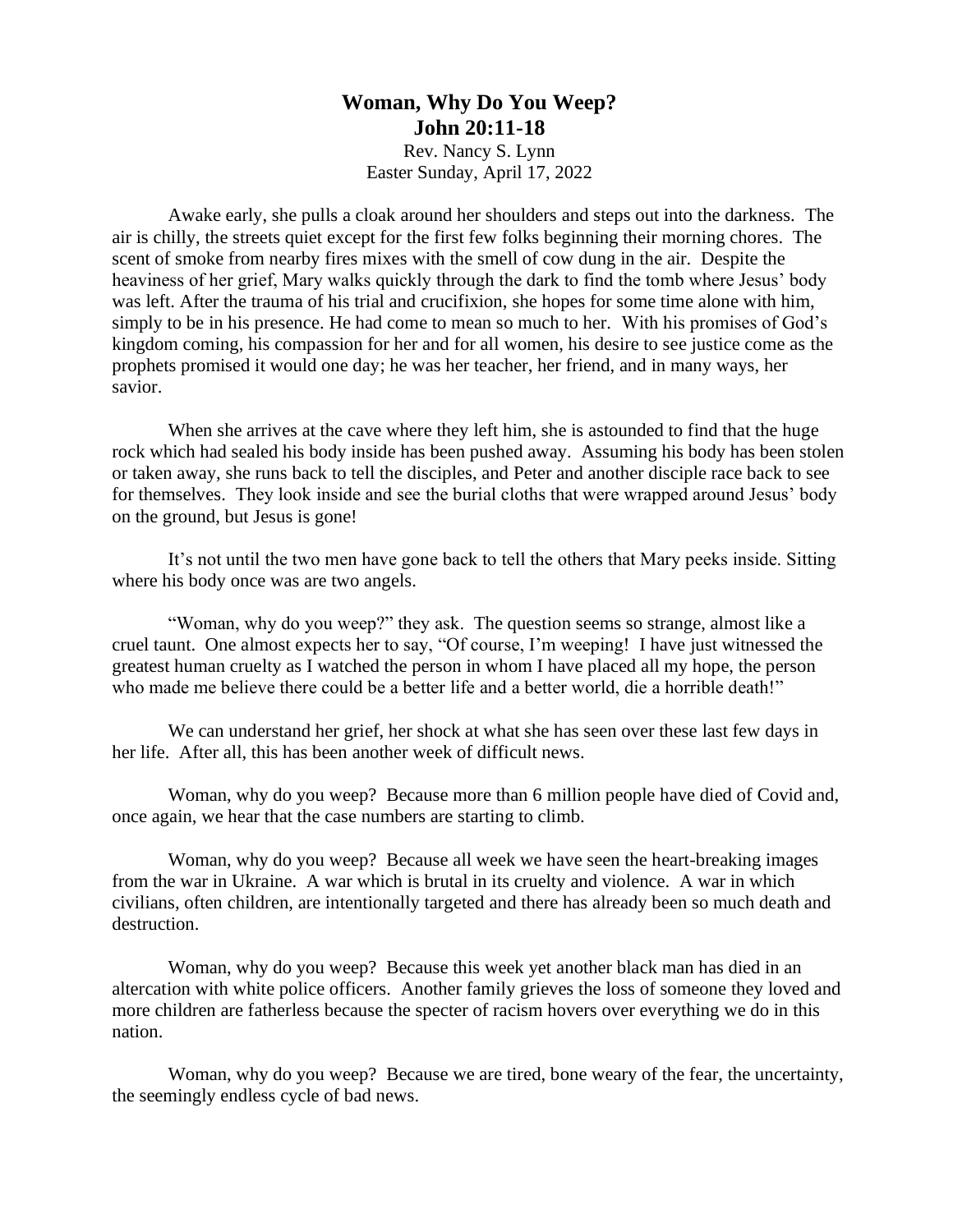Yet, when asked this question, Mary's answer is so simple, so straightforward. "They have taken away my Lord, and I don't know where they have laid him". And perhaps that is the greatest wound of all. After all that has happened, after all the pain she has felt, she can't be with him even after his death.

I'm pretty sure that some of us have felt that way at times over these last two years perhaps just in the last few days. We seek for God, but God just seems to be missing, far away, or perhaps disinterested in all that is transpiring here among God's people.

Mary steps out of the tomb only to find a stranger there. She thinks it's the gardener. He, too, asks, "Woman, why do you weep? Whom are you looking for?" She wonders if he is the one who moved Jesus' body, so she says, her voice quivering with some combination of grief and fury, "Tell me where you have laid him and I will take him away".

And then comes one of the most poignant moments in all of scripture. Jesus simply says her name, "Mary", and all the grief, all the fear, her sense of being lost for having lost him, falls away. She may not recognize his face, but she knows his voice - the still, small voice of God.

He is alive! He is right with her - standing at her side! Our God, the God of covenants and faithfulness, unconditional love and endless grace, has overcome the evil of the world with the power of hope, new life, and new beginnings.

"Woman, why do you weep?" The question isn't meant as a taunt or a denial of all that Mary has seen and lost. Rather, it is an invitation to her to open her eyes, to see the miracle, and to rejoice.

So, yes, we all have reason to weep in this long season of pandemic, war, division, racism, and personal loss and grief. Our weeping is natural and right. Perhaps our doubts about God are inevitable. Yet, the promise of Easter is that God is always with us and that, ultimately, love wins, that good wins. As Pope Francis said in his Easter address at the start of the pandemic, Easter gives believers "a fundamental right that can never be taken away from us: the right to hope."

Whatever your own challenges are today. Whatever leads you to weep. The resurrected Christ is speaking your name, too. The invitation to see God's resurrection power and promise is yours, too. You are not alone. God is with you. And God is always at work in your life, in the church, in the community and world creating new life, new hope, and new beginnings.

You may not recognize it at first. Remember, Mary didn't recognize Jesus when she saw him. Perhaps that is because resurrection always leads to transformation. God had changed him or perhaps God had changed her. Either way, we know that through the power of resurrection God changes us. The signs of resurrection are all around us this day. The flowers are beginning to bloom. The grass is suddenly so green. Buds on the trees will soon become leaves. We are here, many of us in person for the first time in three years. The Ukrainians are fighting back. The country is more engaged in talking about race than we have been in fifty years.